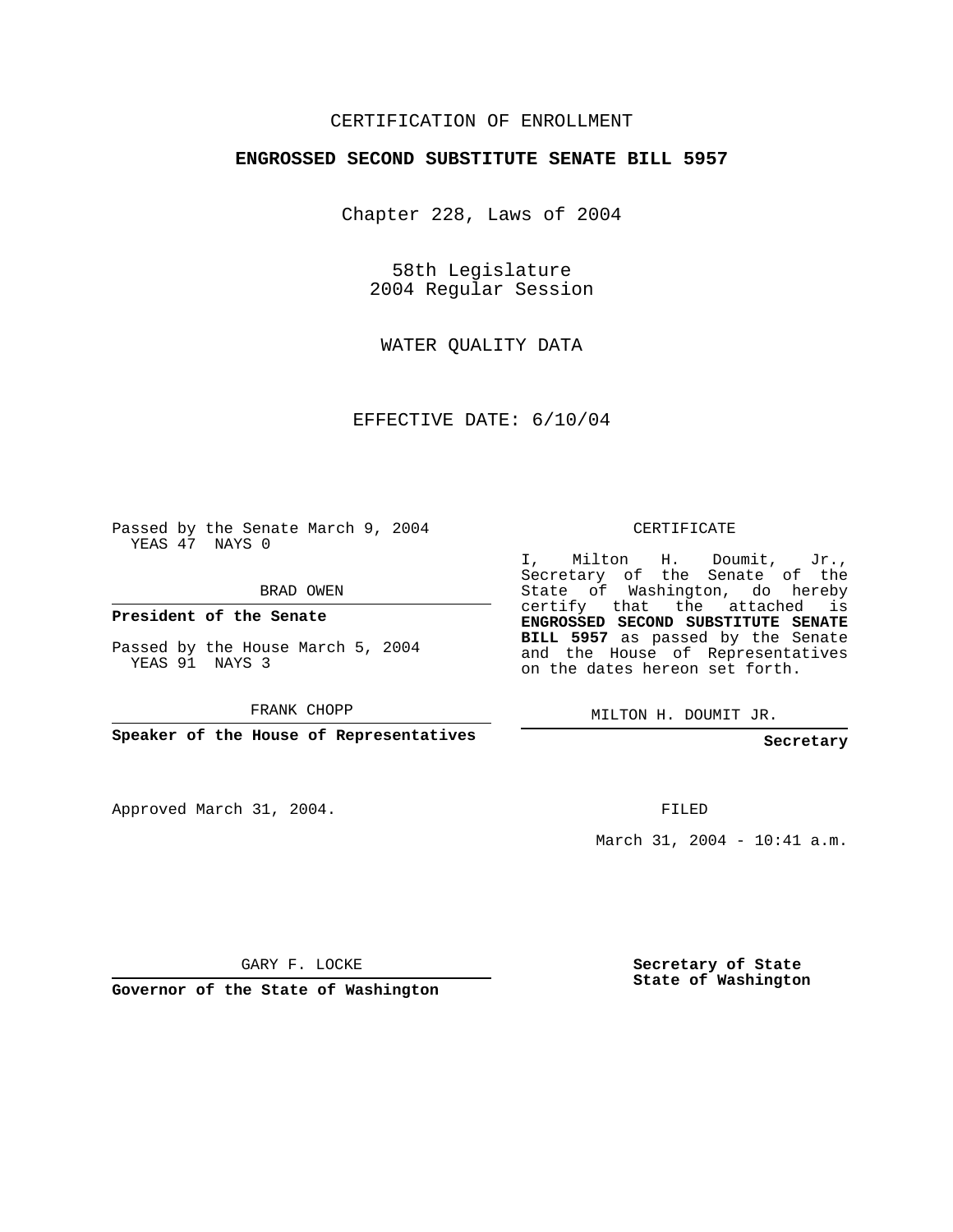## **ENGROSSED SECOND SUBSTITUTE SENATE BILL 5957** \_\_\_\_\_\_\_\_\_\_\_\_\_\_\_\_\_\_\_\_\_\_\_\_\_\_\_\_\_\_\_\_\_\_\_\_\_\_\_\_\_\_\_\_\_

\_\_\_\_\_\_\_\_\_\_\_\_\_\_\_\_\_\_\_\_\_\_\_\_\_\_\_\_\_\_\_\_\_\_\_\_\_\_\_\_\_\_\_\_\_

AS AMENDED BY THE HOUSE

Passed Legislature - 2004 Regular Session

## **State of Washington 58th Legislature 2004 Regular Session**

**By** Senate Committee on Ways & Means (originally sponsored by Senators Hargrove, Rasmussen, Morton, Swecker, Doumit, Sheahan, Oke and Brandland)

READ FIRST TIME 02/10/04.

1 AN ACT Relating to the collection and use of water quality data; 2 adding new sections to chapter 90.48 RCW; creating a new section; and 3 prescribing penalties.

4 BE IT ENACTED BY THE LEGISLATURE OF THE STATE OF WASHINGTON:

5 NEW SECTION. **Sec. 1.** (1) The legislature finds that:

 6 (a) The proper collection and review of credible water quality data 7 is necessary to ensure compliance with the requirements of the federal 8 clean water act (33 U.S.C. Sec. 1251 et seq.);

 (b) The state needs to assemble and evaluate all existing and readily available water quality-related data and information from sources other than the state water quality agency, such as federal agencies, tribes, universities, and volunteer monitoring groups, if the data meets the state's requirements for data quality; and

 (c) Developing and implementing water quality protection measures based on credible water quality data ensures that the financial resources of state and local governments and regulated entities are prioritized to address our state's most important water quality issues. (2) The legislature intends to ensure that credible water quality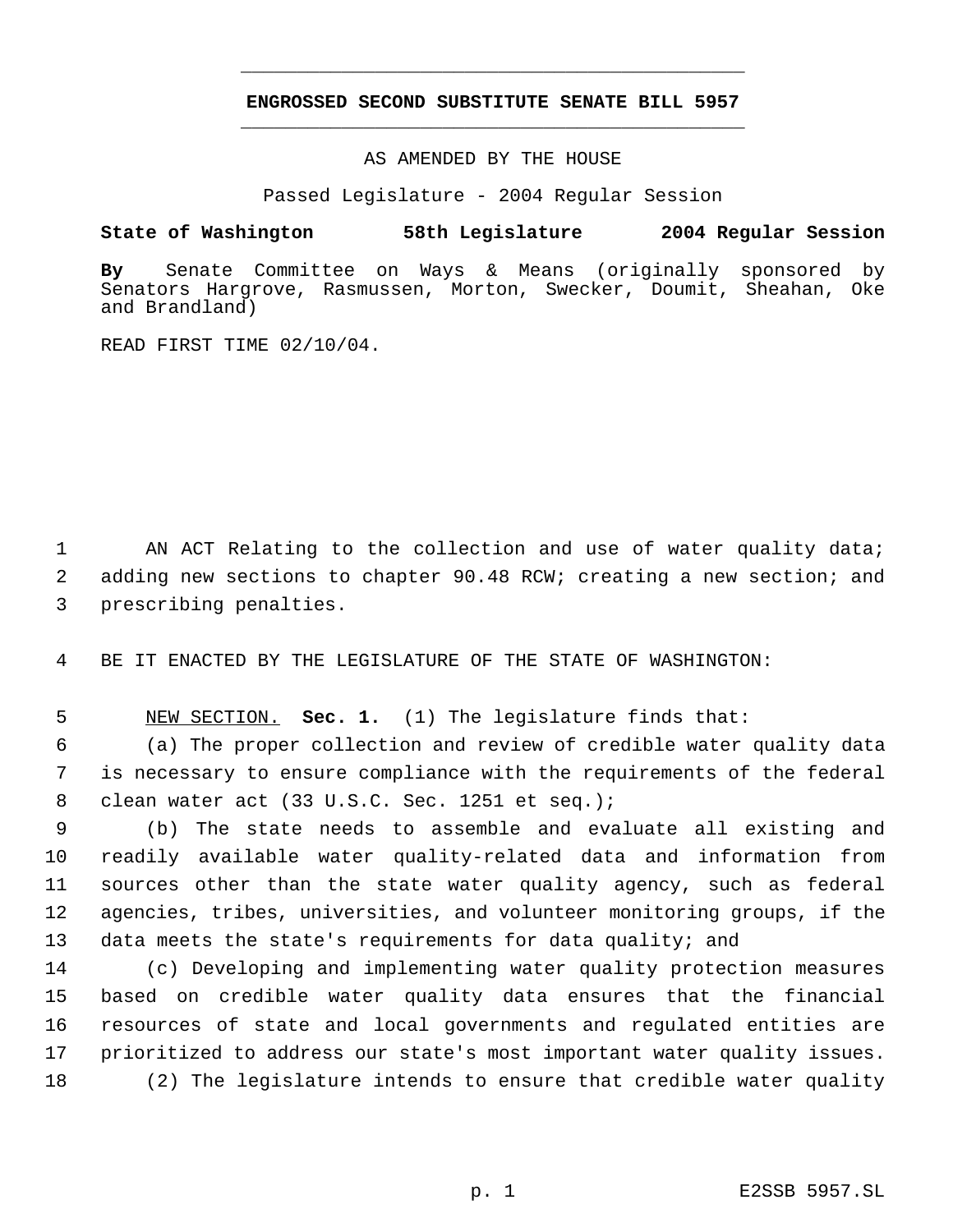data is used as the basis for the assessment of the status of a water body relative to the surface water quality standards.

 (3) It is the intent of the legislature that a water body in which pollutant loadings from naturally occurring conditions are the sole cause of a violation of applicable surface water quality standards not be listed as impaired.

 NEW SECTION. **Sec. 2.** The definitions in this section apply to sections 3 and 4 of this act unless the context clearly requires otherwise.

 (1) "Credible data" means data meeting the requirements of section 4 of this act.

(2) "Department" means the Washington state department of ecology.

 (3) "Impaired water" means a water body or segment for which credible data exists that: (a) Satisfies the requirements of sections 3 and 4 of this act; and (b) demonstrates the water body should be identified pursuant to 33 U.S.C. Sec. 1313(d).

 (4) "Naturally occurring condition" means any condition affecting water quality that is not caused by human influence.

 (5) "Section 303(d)" has the same meaning as in the federal clean water act (33 U.S.C. Sec. 1313(d)).

 (6) "Total maximum daily load" has the same meaning as in the federal clean water act (33 U.S.C. Sec. 1313(d)).

 NEW SECTION. **Sec. 3.** (1) The department shall use credible information and literature for developing and reviewing a surface water quality standard or technical model used to establish a total maximum daily load for any surface water of the state.

 (2) The department shall use credible data for the following actions after the effective date of this section:

 (a) Determining whether any water of the state is to be placed on or removed from any section 303(d) list;

 (b) Establishing a total maximum daily load for any surface water of the state; or

 (c) Determining whether any surface water of the state is supporting its designated use or other classification.

 (3) The department shall respond to questions regarding the data, literature, and other information it uses under this section. The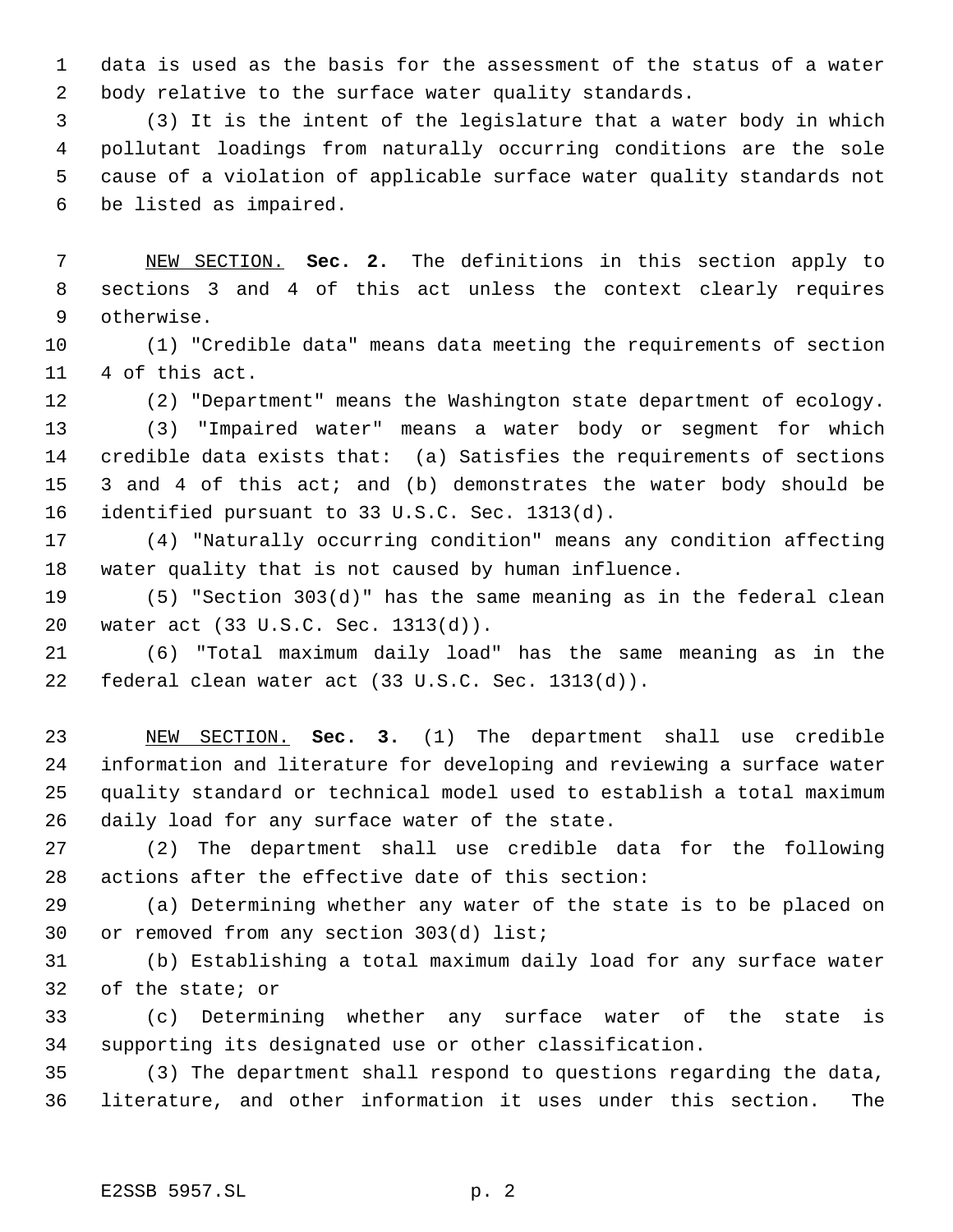department shall reply to requests within five business days acknowledging that the department has received the request and provide a reasonable estimate of the time the department will require to respond to the request.

 (4) The department, the United States environmental protection agency, and the Indian tribes in Washington state have developed a voluntary agreement relating to the cooperative management of the clean water act section 303(d) program. The department shall consider water quality data that has been collected by Indian tribes under a quality assurance project plan that has been approved by the United States environmental protection agency if that data meets the objectives of the plan.

 NEW SECTION. **Sec. 4.** (1) In collecting and analyzing water quality data for any purpose identified in section 3(2) of this act, data is considered credible data if:

 (a) Appropriate quality assurance and quality control procedures were followed and documented in collecting and analyzing water quality samples;

 (b) The samples or measurements are representative of water quality conditions at the time the data was collected;

 (c) The data consists of an adequate number of samples based on the objectives of the sampling, the nature of the water in question, and 23 the parameters being analyzed; and

 (d) Sampling and laboratory analysis conform to methods and protocols generally acceptable in the scientific community as appropriate for use in assessing the condition of the water.

 (2) Data interpretation, statistical, and modeling methods shall be those methods generally acceptable in the scientific community as appropriate for use in assessing the condition of the water.

(3) The department shall develop policy:

 (a) Explaining how it uses scientific research and literature for developing and reviewing any water quality standard or technical model used to establish a total maximum daily load for any water of the state;

 (b) Describing the specific criteria that determine data credibility; and